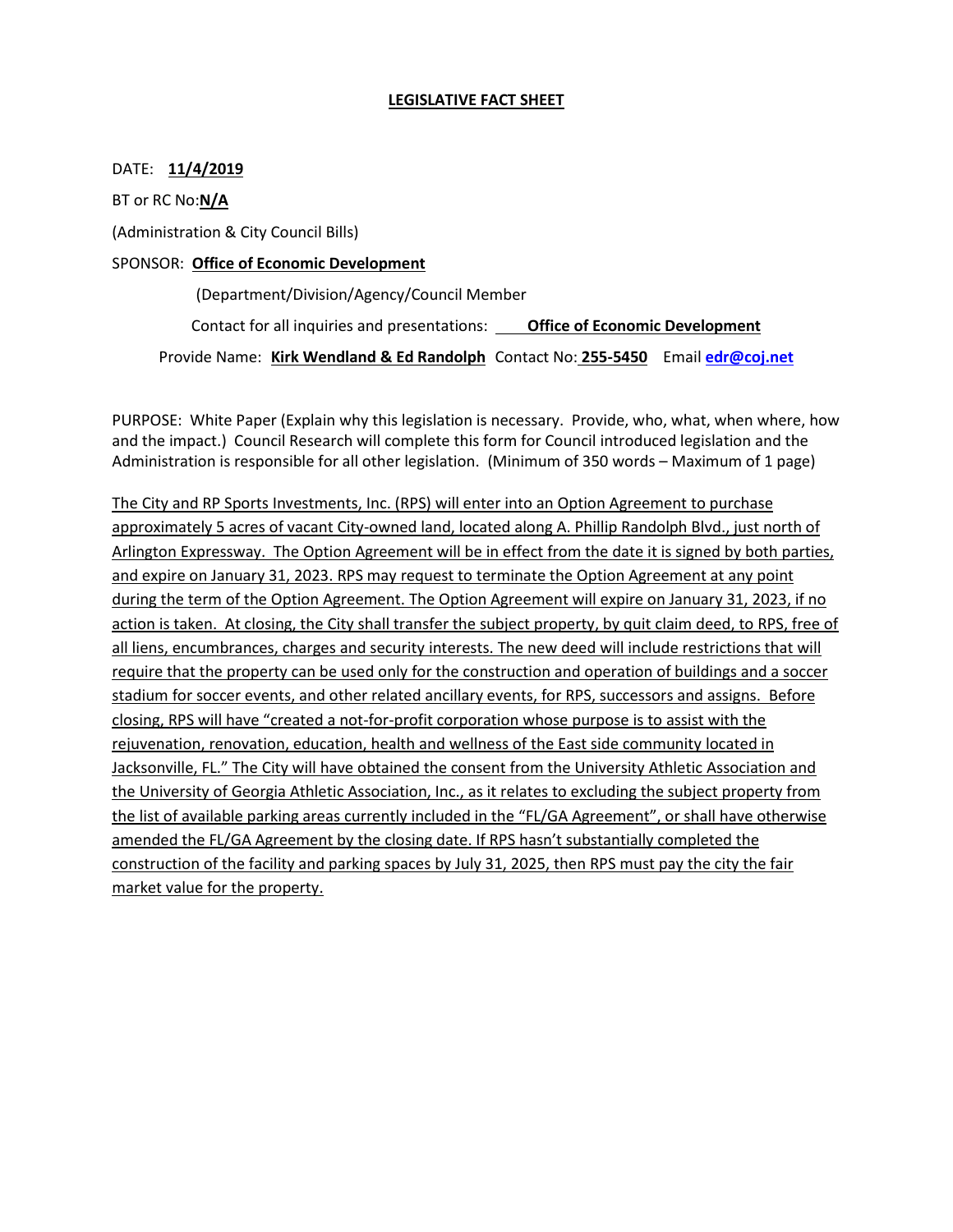APPROPRIATION: Total Amount Appropriated as follows: List the source **name** and provide Object and Subobject Numbers for each category listed below:

(Name of Fund as it will appear in the title of the legislation)

Name of Federal Funding Source(s) From: Amount: To: Amount: Name of State Funding Source(s) From: Amount: To: Amount: Name of COJ Funding Source(s) From: Amount: To: Amount: Name of In-Kind Contributions: From: Amount: To: Amount: Name & No. of Bond Account(s):

From: Amount: Amount: To: Amount: Amount: Amount: Amount: Amount: Amount: Amount: Amount: Amount: Amount: Amount: Amount: Amount: Amount: Amount: Amount: Amount: Amount: Amount: Amount: Amount: Amount: Amount: Amount: Amou To: Amount: Amount: Amount: Amount: Amount: Amount: Amount: Amount: Amount: Amount: Amount: Amount: Amount: Amount: Amount: Amount: Amount: Amount: Amount: Amount: Amount: Amount: Amount: Amount: Amount: Amount: Amount: Am

PLAIN LANGUAGE OF APPROPRIATION/FINANCIAL IMPACT/OTHER:

Explain: Where are the funds coming from, going to, how will the funds be used? Does the funding require a match? Is the funding for a specific time frame? Will there be ongoing maintenance and staffing obligation? Per Chapter 122 & 106 regarding funding of anticipated post-construction operation costs. (Minimum of 350 words – maximum of 1 page.

RPS will make \$5,000 payment to City within three (3) business days of execution of Option Agreement. Within 30 days of execution of Option Agreement, the City and RPS will enter into a Purchase and Sale Agreement to sell the subject City-owned land, based on the terms and conditions in the Option Agreement, for \$1.00.

ACTION ITEMS: Purpose/Check List. If "Yes" please provide detail by attaching justification and code provisions for each.

ACTION ITEMS:

**Emergency?** Yes No X

Justification of Emergency: If yes, explanation must include detailed nature of emergency.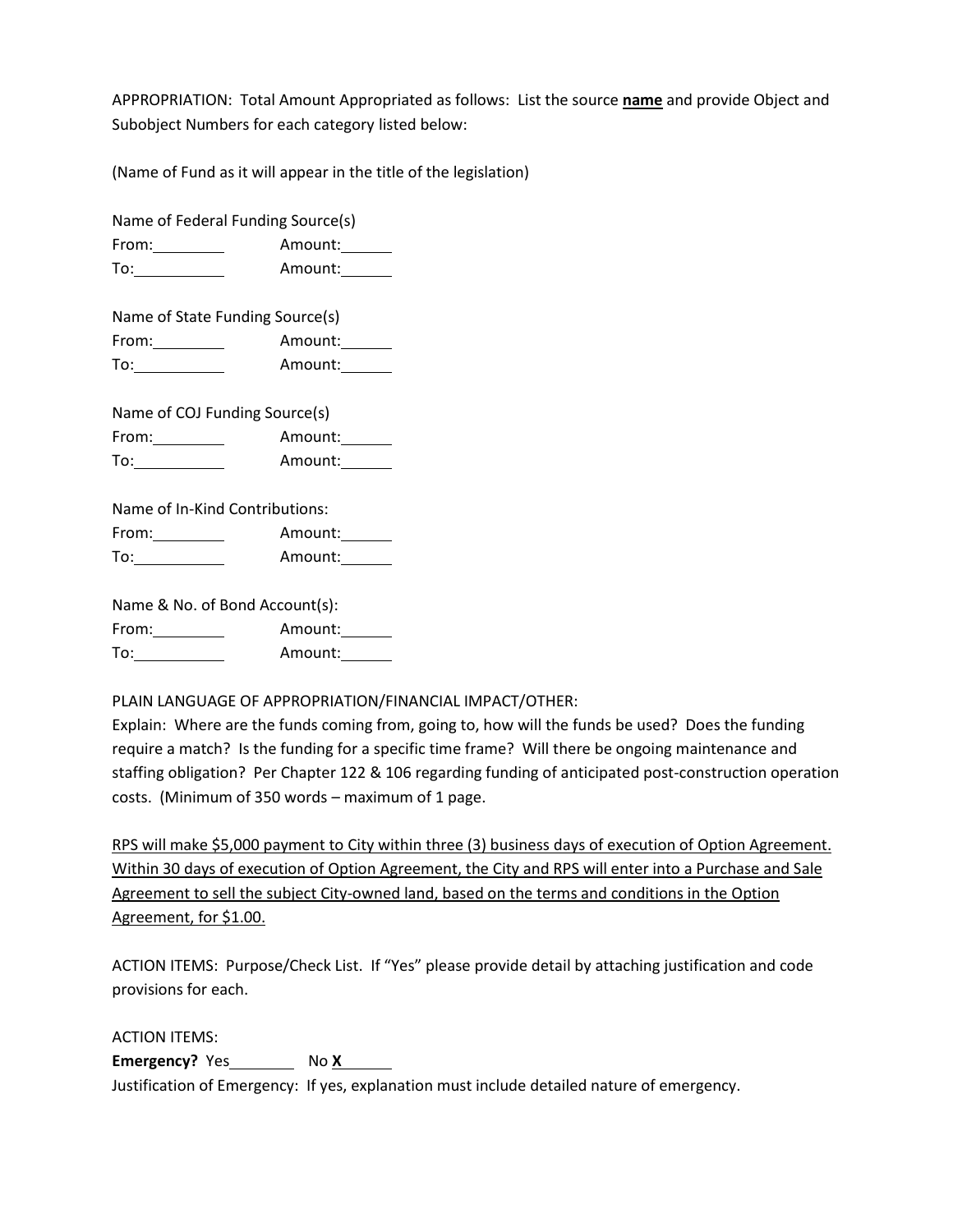## **Federal or State Mandate?** Yes No X

Explanation: If yes, explanation must include detailed nature of mandate include Statue or Provision.

**Fiscal Year Carryover?** Yes No X No X

Note: If yes, note must include explanation of all-year subfund carryover language.

## **CIP Amendment?** Yes No X

Attachment: If yes, attach appropriate CIP form(s). Include justification for mid-year amendment.

# **Contract/Agreement Approval?** Yes X\_ No\_

Attachment & Explanation: If yes, attach the Contract/Agreement & provide name of the Department and include contact name and telephone number of the person r that will provide oversight. Indicate if negotiations are on-going and with whom. Has OGC reviewed/drafted?

OED will provide oversight for the agreement, which has been drafted by OGC based upon negotiations with RP Sports Investments, Inc.

**Related RC/BT?** Yes No **X** If yes, attach appropriate RC/BT form(s)

**Waiver of Code?** Yes No X

Code Reference: If yes, identify code section(s) in space below & provide detailed explanation (including impacts) within white paper.

**Code Exception:** Yes No X Code Reference: If yes, identify code section(s) in space below & provide detailed explanation (including impacts) within white paper.

**Related Enacted Ordinances?** Yes \_\_\_\_\_\_\_\_\_ No X\_\_\_ Code Reference: If yes, identify related code section(s) and ORD reference number in the space below & provide detailed explanation and any changes necessary within whitepaper.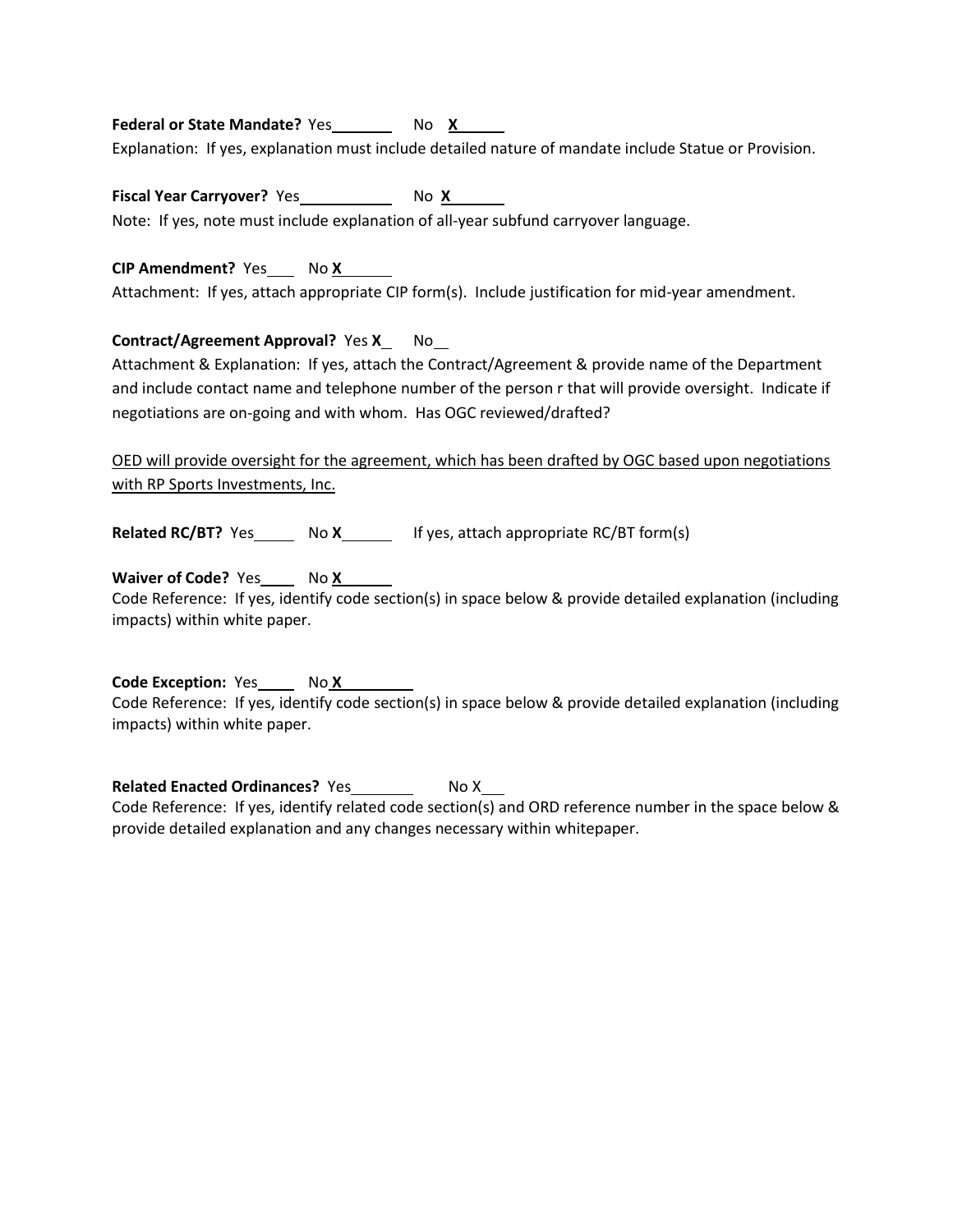ACTION ITEMS CONTINUED: Purpose/Check List. If "Yes" please provide detail by attaching justification and code provisions for each.

ACTION ITEMS:

**Continuation of Grant?** Yes No X Explanation: How will the funds be used? Does the funding require a match? Is the funding for a specific time frame and/or multi-year? If multi-year, note year of grant. Are there long-term implications for the General Fund?

**Surplus Property Certification?** Yes No **X** Attachment: If yes, attach appropriate form(s)

**Reporting Requirements?** Yes No X Explanation: List agencies (including City Council/Auditor) to receive reports and frequency of reports, including when reports are due. Provide name of the Department and include contact name and telephone number of the person responsible for generating.

Division Chief: X Date: X Date: X Date: X Date: X Date: X Date: X Date: X Date: X Date: X Date: X Date: X Date: X Date: X Date: X Date: X Date: X Date: X Date: X Date: X Date: X Date: X Date: X Date: X Date: X Date: X Date

(Signature)

Prepared By:  $\qquad \qquad$  Date:

(Signature) x